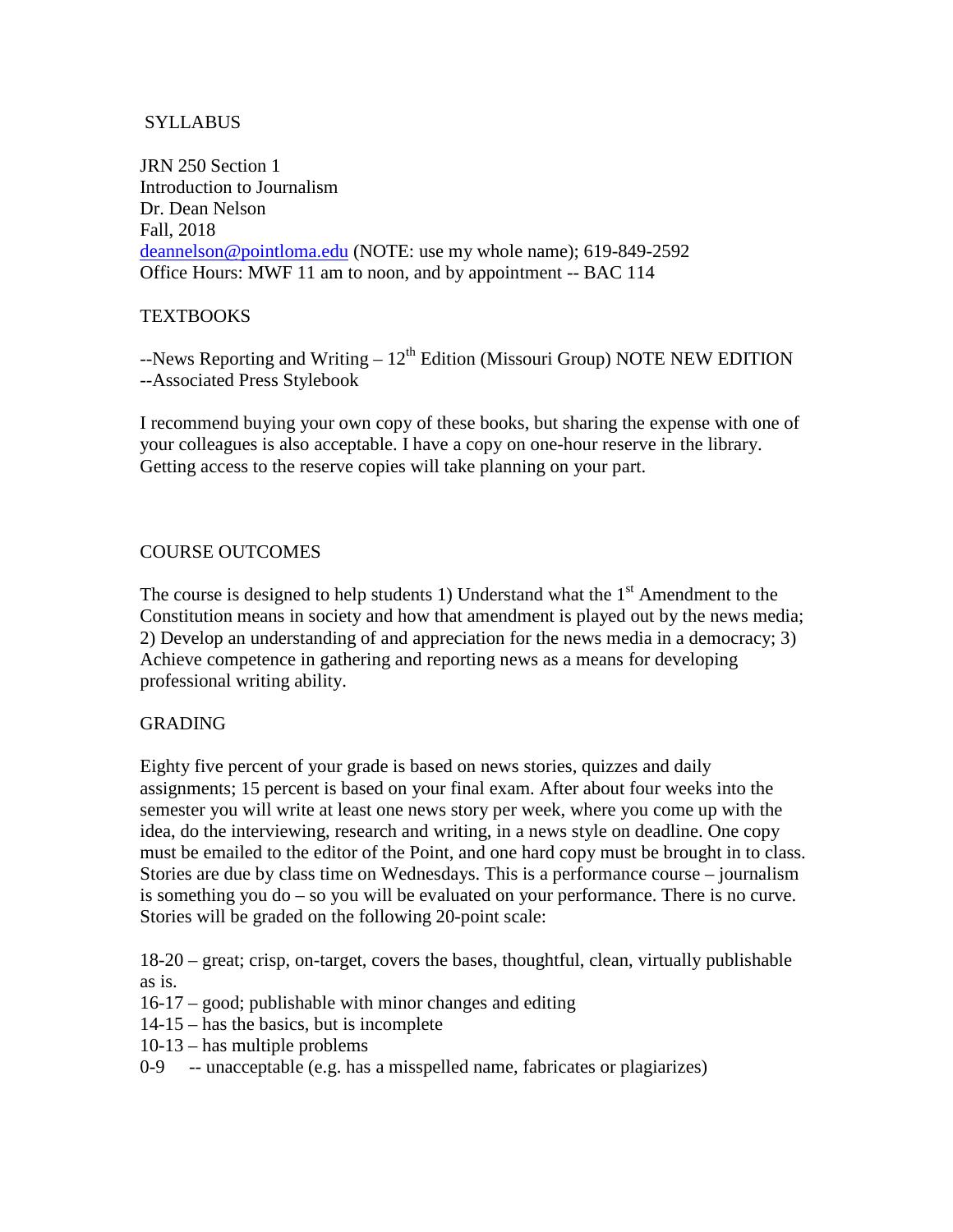An additional five points per story will be awarded if the story is accepted for publication in the student newspaper, The Point, or on the website, Lomabeat, or another publication approved by the professor.

Stories must be typed, double-spaced, according to the format described in class.

Criteria for grading include accuracy, completeness, newsworthiness and significance of information, reader interest, fairness, organization of story, clarity, conciseness, precision of language, grammar, punctuation, spelling and proper use of style.

Since spelling and deadlines are critical in journalism, they rate special emphasis in grading. Misspell a proper name in a story and your paper will receive a zero, which can be made up by doing a completely different story the following week. Miss a deadline and your grade will drop a level for each class day or portion of day. In some cases, stories can be rewritten the following week with additional information requested by the professor, for a presumably higher grade.

Every Monday at the beginning of class there will a current events quiz. At the beginning of each Friday class we will have a stylebook quiz. Throughout the semester you'll turn reading responses to text book chapters (see schedule).

Also on Fridays, each of you will show clips you have selected from a movie that depicts some aspect of journalism, and lead a discussion on the clips. The list of acceptable movies is at the end of the assignment schedule. I'm open to suggestions regarding movies that are not on that list, but you must clear it with me before your presentation.

Students are expected to read at least one news site (even a hard copy!) every day and monitor other news websites or news broadcasts whenever possible, and be ready to discuss events and coverage. Subscribing to news apps is a good idea.

There will be opportunities throughout the semester for you to attend events and watch movies for extra credit.

If you have special health or educational needs, please inform me of them within the first day or so of the semester. The university has a welcoming policy regarding those who need assistance in test-taking or other learning issues. If you don't know that policy, I can explain it and so can the Student Services office.

We have a very unforgiving stance on fabricated or plagiarized work. Essentially, the policy is that I will fail you for this course, send you to the provost, who will possibly deenroll you from the university, and the issue will be in your permanent file. Not a good thing.

This is a course that demands something every day we meet, and it is easy to fall behind. If one does fall behind, this will be a very long and unsatisfying semester. If one keeps up, the semester will get easier as it goes along, and maybe even fun.